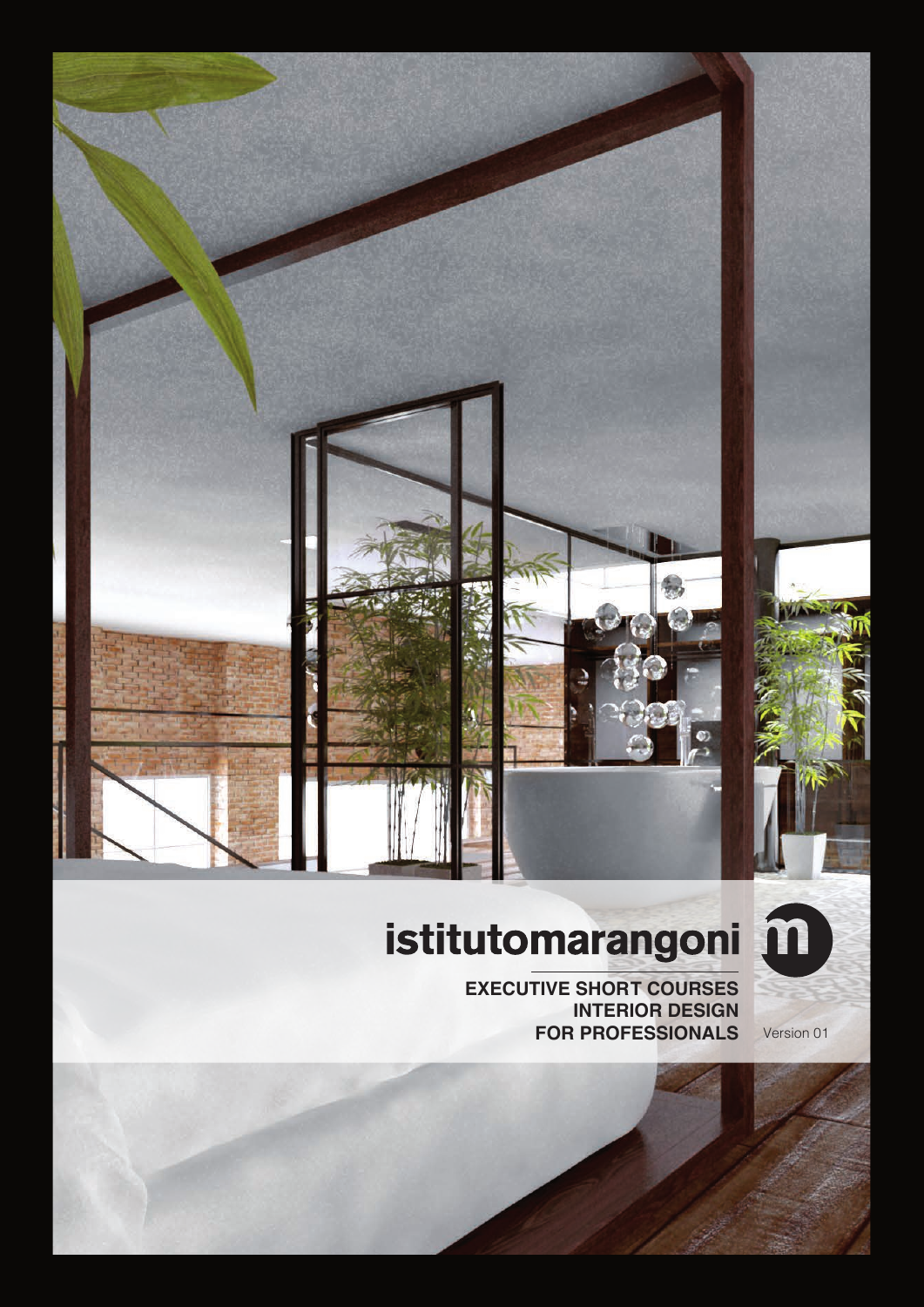Over the past 80 years Istituto Marangoni has grown and developed alongside the thriving Italian fashion and design industry. Through an exciting curriculum aimed to develop practical, creative, and business and management skills which are subject specific, and relevant to the international fashion industry, Istituto Marangoni short executive courses provide an opportunity to broaden horizons and update expertise in all areas of the business.

# **1. Certification attained**

Istituto Marangoni Certificate

# **2. Course Learning Outcomes**

On successful completion of the course, participants will be able to:

- categorize contemporary design products, methods, and organise key trend images;
- design a working trend board, selecting typographic characters;
- distinguish key trend board details with a professional description of each trend;
- organise products in an interior plan (public or private);
- formulate a short constructive commentary of a trend board linking art and fashion.

# **3. Course Description & Assessment Methodology**

# **Course description:**

Being constantly up-to-date on the latest trends related to one's specific field of work is crucial for every industry professional. This short course supplies the tools to interpret the new trends presented during Milan Design Week – Salone del Mobile, the main industry event and 'international reference point' for the furnishing and design sector.

Professionals will be guided through an overview of new proposals in the field of furniture design and showroom installation, as well as in the selection of new upholstery materials, fabrics and wallpapers for home collections. By analysing the History of Italian Design, participants will also acquire an essential framework necessary to interpret the evolution of contemporary design, and to prepare a final Trend Board, finalized to an Interior space, which represents a synthesis of new product research.

To further reinforce research development participants attend seminars looking at graphic presentation represented in a professional layout.

Weekend 1: by analysing the History of Italian Design, participants will also acquire an essential framework necessary to interpret the evolution of contemporary design, and to prepare a final Trend Board, finalized to an Interior Design space, which represents a synthesis of new product research.

**Weekend 2:** professionals will be guided through an overview of new proposals in the field of furniture design and showroom installation, as well as in the selection of new upholstery materials, fabrics and wallpapers for home collections and new lighting products.

**Weekend 3:** the interior design project will be developed with innovative proposals analyzed, ranging from upholstery surfaces to color solutions, from design furniture to lights with a sustainable approach in a luxury contest.

**Weekend 4:** to further reinforce research development participants attend seminars looking at graphic presentation represented in a professional layout. The Trend Board prepared will be coordinated to the interior design proposal.

# **Assessment:**

Depending on the nature of the executive course, the following assessment methodology may be referred to:

### **Formative Assessments:**

This consists in a daily interaction with the tutors that through feedback help the trainees to adopt a critical appraisal of their own learning experience, and helps them assess their own performance in relation to the learning outcomes set for each element of study.

#### **Summative Assessments:**

These are formal assessments and are a means of gauging trainee learning, at a particular point in time, relative to established marking criteria (Learning Outcomes). Summative assessments can occur during as well as at the end of each unit on specific evidence of trainee work, examples as follows:

**Portfolio Assessment** is used to assess a variety of projects that have been developed throughout the unit and contained within a single folder or portfolio. Portfolio assessment could take a variety of formats depending on the subject and stipulated by the tutor. **Practical and class-based projects** allow participants to apply their theoretical understanding of a specific subject area.

**Written Reports** are required in some study areas and these will in some cases be a response to industry briefs, allowing participants to reflect real industry requirements and to present work to industry standards through report writing.

**Presentations** are used in some subjects to allow participants to develop their creative, professional communication and presentation skills, formalising their arguments in a critical manner. When giving presentations participants are actively encouraged to embrace new technologies and media in an innovative way where appropriate.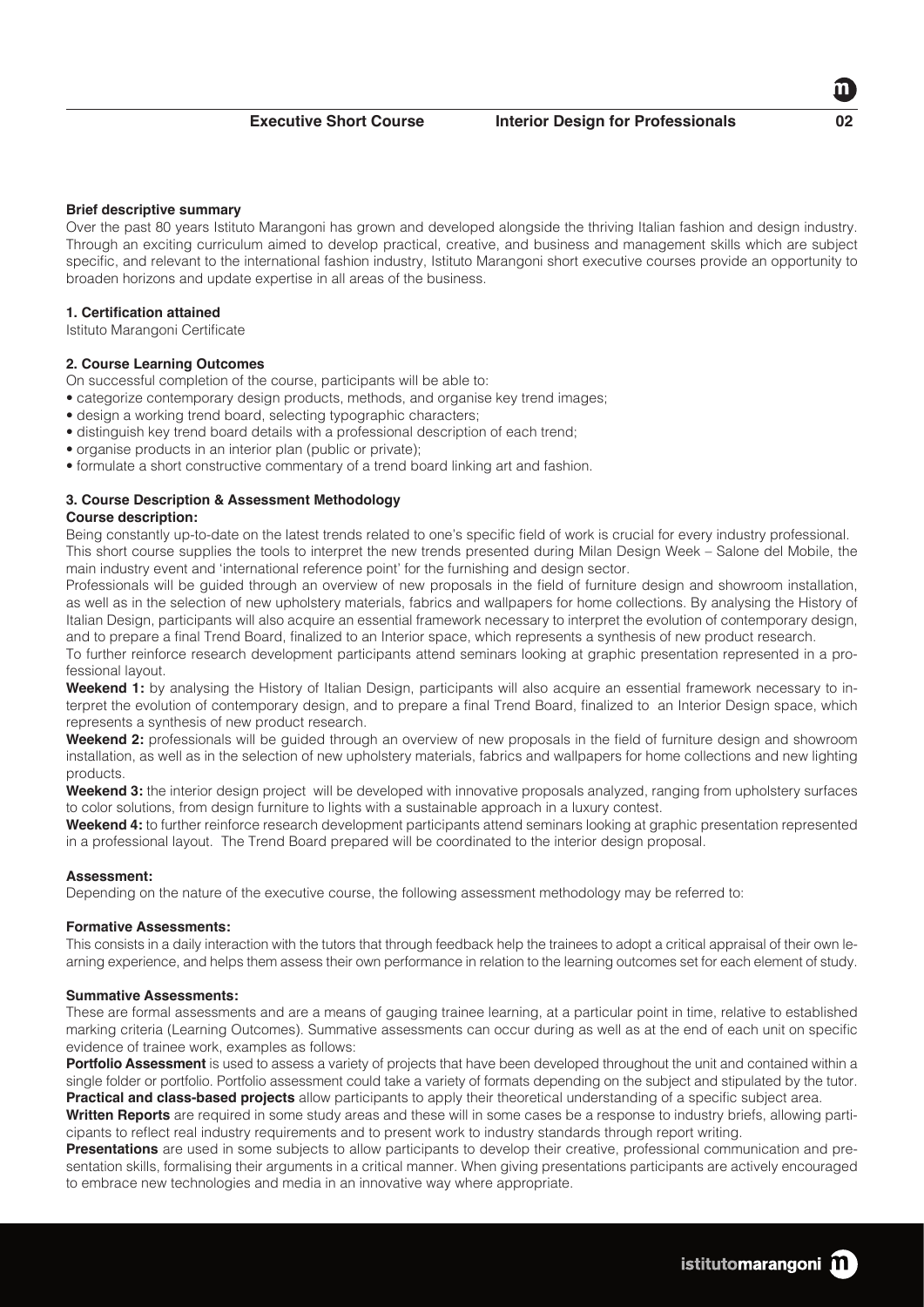The educational aims are:

- to develop flexible approaches to programme delivery and participant support, which reflect the needs and expectations of learners at the appropriate level;
- to provide a supportive and inclusive learning environment which will enable success for all learners;
- to encourage the, creativity, critical self-awareness, imagination and skills that will enhance global employment opportunities on completion from all courses;
- to establish a culture of constant improvement in learning, teaching and assessment that is anticipatory, enabling, supportive, rewarding and fully aligned with the Institutions vision and strategic objectives;
- to provide a learning experience that is informed by research, reflective practice and engagement within the fashion, design, and creative industries.

# **5. Study Areas / subjects covered**

| Main study areas            |
|-----------------------------|
| <b>Research Methods</b>     |
| Digital Design              |
| History of Italian Design   |
| History of Italian Graphics |

## **6. Tutor/lecturer Responsibilities**

The Director of Education has the responsibility for implementing the strategic direction of the courses and the co-ordination of the academic teams and administration, necessary for the successful day-to-day operation of the school.

The Tutors' responsibilities include:

- 1. all matters pertinent to the proper day-to-day operation of the programme involving leading and supporting participants;
- 2. advice to the Director of Education on appropriate delivery for the continuing development of the programme;
- 3. recommendations in areas for curriculum development;
- 4. liaison with the Participant Support Officer to ensure appropriate study support is available to participants;
- 5. recommendation of the appropriate level of resource required for the Unit;
- 6. maintaining the quality of educational standards.

# **7. Participant Support Strategy**

Istituto Marangoni's departmental policies ensure that various mechanisms are in place to enhance the participant experience, in an pedagogic, practical and pastoral way:

- a. programme handbooks provide relevant information to participants;
- b. the use of the Library, online resources (where available), and the centre facilities help participants to reach the skills and knowledge expected on the course;

# **Participant Support Officers**

Istituto Marangoni provides Faculty Participant Support Officers, who act as the first point of contact for participants for pedagogical counselling. For any other matters the Participant Support Officers help in:

- managing time;
- dealing with stress;
- exam tips:
- getting the best from the course;
- understanding and applying the School's rules;
- anything else the officers can advise on.

One-to-one appointments may be made by phone, through the receptionists or by email. Where possible participants can expect to be seen almost immediately, or contacted to arrange a suitable time.